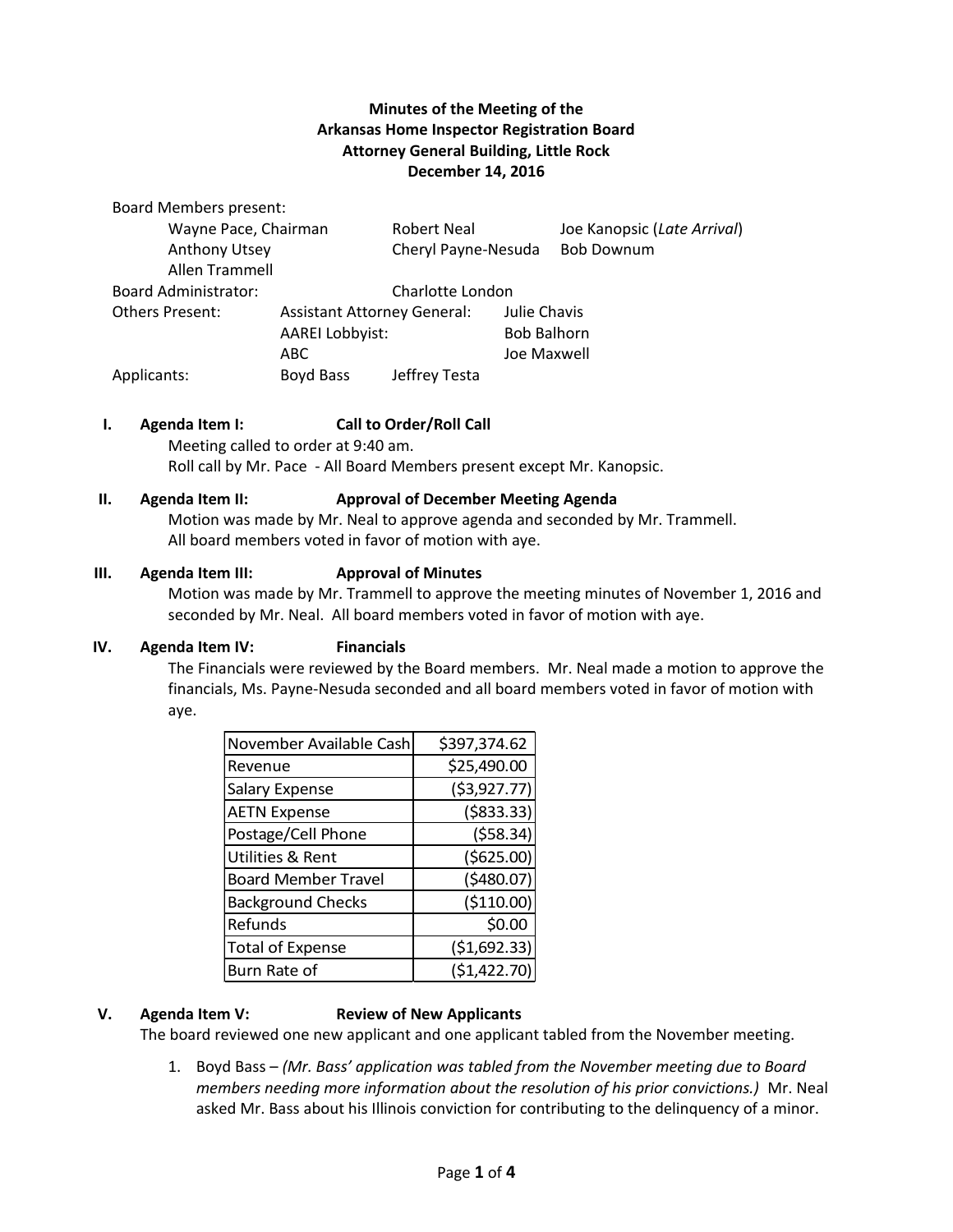Mr. Bass answered that the documents that he received from the Illinois Circuit Clerk was all that he could get from them. The documents were given to Ms. Chavis for review and she said that his convictions had been resolved. Mr. Neal said he was satisfied with the explanation and motioned to approve Mr. Bass' application. Mr. Downum seconded and all board members voted in favor of motion with aye.

2. Jeffrey Testa –Board members reviewed Mr. Testa's application documents. Mr. Neal made a motion to approve Mr. Testa, the motion was seconded by Ms. Payne-Nesuda and all Board members voted in favor of the motion with aye.

9:53 am – Mr. Kanopsic joined the meeting

## **VI. Agenda Item VI Status of Complaints**

Julie Chavis, Assistant Attorney General, reported on updates to the old complaints.

## **OLD COMPLAINTS**

- 1. Wiles v Ron Allen
	- a. Ms. Chavis said that a letter should be sent to Mr. Allen informing him of the complaint against him and giving him thirty days to respond.
- 2. McCormick
	- a. Mr. McCormick has signed and returned his Consent Agreement. Mr. Pace has signed it and a copy of the Consent Agreement along with a letter will be mailed to Mr. McCormick informing him that the complaint against him is now closed.
- 3. Gubanski v Bevill and Gubanski v State of Arkansas
	- a. Ms. Chavis has scheduled a hearing on Wednesday, February 22, 2017 at 10:00 am to discuss the Gubanski complaint. Ms. Chavis filed a response to the complaint against the State on December 8, 2016. Mr. Neal will assist Ms. Chavis at the hearing as an investigator.
- 4. Hall
	- a. Ms. Chavis is still working on this complaint.
- 5. Williams
	- a. Ms. Chavis discussed the email that she received from Mr. Williams and he stated that he would not perform any more home inspections. Ms. Chavis asked Mr. Neal to write Mr. Williams a letter after the first of the year concerning the non-renewal of his license and to send the letter to her so that she can add that Mr. Williams still needs to resolve his outstanding complaints. Ms. Chavis added that by Mr. Williams agreeing to not renew his license, it does not absolve him from answering to the complaints against him.

## **NEW COMPLAINTS**

## **VII. Agenda Item VII Continuing Education/Pre-Registration Courses**

- 1. AAREI submitted six courses for the 2017 Spring Conference
	- a. Inspecting Insulation Systems 2 Hrs
	- b. Interiors 2 Hrs
	- c. Inspecting Gas Plumbing Systems2 Hrs
	- d. Exteriors 4 Hrs
	- e. Inspecting HVAC Appliances 2 Hrs
	- f. Inspector Safety Training 2 Hrs

Mr. Utsey reviewed the CE courses and said, in the past, Ladder Safety courses were not approved by the Board. Mr. Pace said the course should count as part of the Inspector Safety Training and Mr.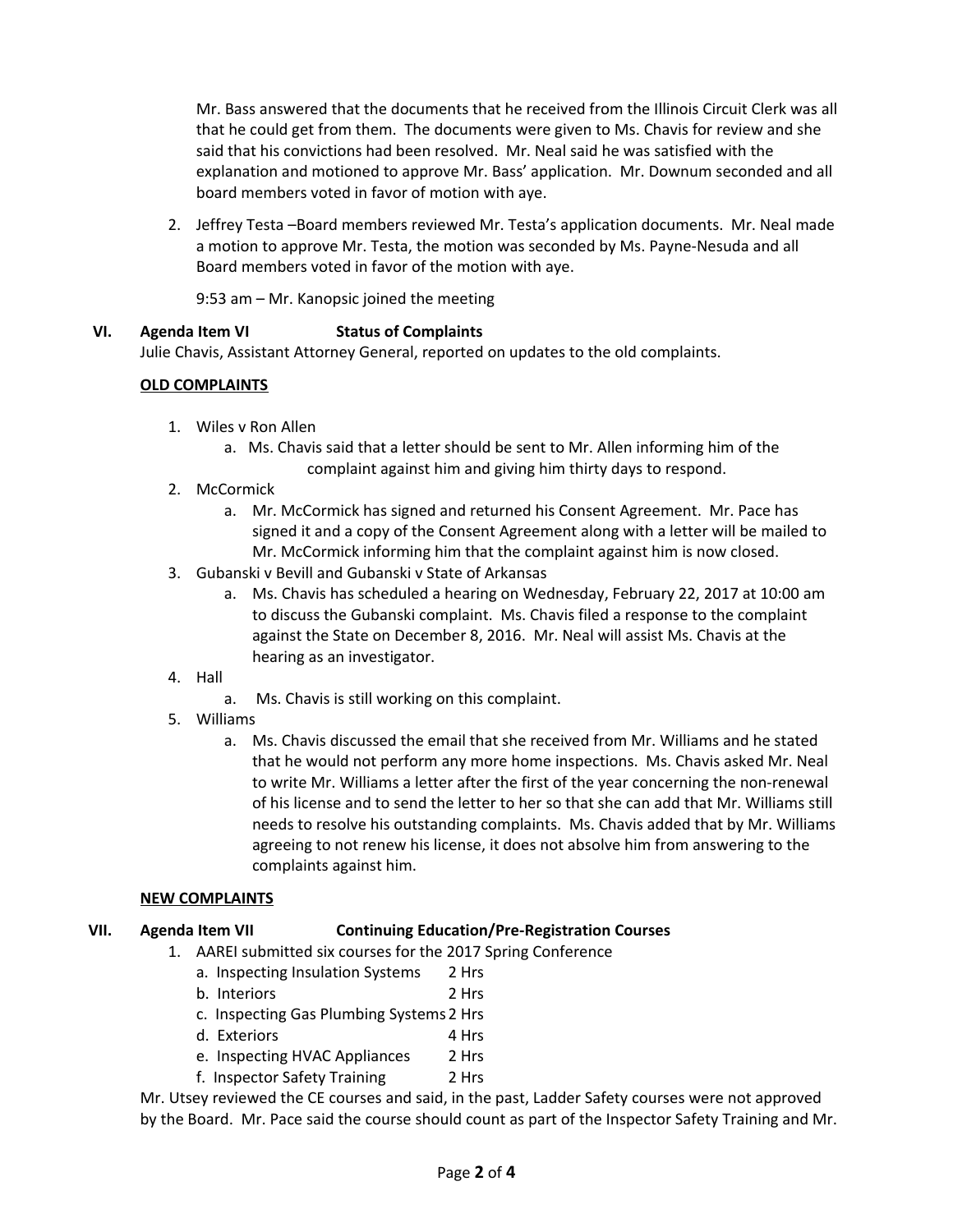Utsey agreed. Mr. Kanopsic discussed the backgrounds of the instructors for each of the courses and explained what each course will entail. He added that he would abstain from voting since he is the Education Chairman at AAREI. Mr. Neal was okay with approving 14 Hours of AAREI CE courses and having further discussion about the Ladder Safety course. Mr. Utsey motioned for all courses to be approved with the Ladder Safety course being made a part of the Inspector Safety Training. Mr. Kanopsic seconded and all Board members (Mr. Kanopsic abstained) voted in favor of the motion with aye.

## **BREAK: 11:14 – 11:25**

## **VIII. Agenda Item VIII New Business**

- 1. Backup Storage of Files
	- a. Mr. Trammell motioned to approve having DIS backup files from the Board's computer. Ms. Payne-Nesuda seconded and all Board members voted in favor of motion with aye.
- 2. AETN
	- a. Board members discussed whether they would renew the AETN advertising contract for another year after it ends in February. Mr. Downum did not think that the ad was seen by very many people in the state of Arkansas. Mr. Pace asked the Board members to think of advertising options that could be discussed at the next meeting.
- 3. Some Home Inspectors completed CE courses in 2016 that were not required for their 2017 renewal. They requested that these hours be used for their 2018 registration renewal. Mr. Neal said the Rules and Procedures allows CE course hours to be taken two years in advance of the renewal year.
- 4. Mr. Neal said renewal letters need to be mailed to all of the Home Inspectors on Inactive Status. He said he will help Ms. London with those letters. Mr. Neal also said that he will write a letter concerning complaints, conflicts of interest and advertising claims and it is to be included with the mailing of Registration Renewal cards.

## **IX. Agenda Item IX Old Business**

1. N/A

# **X. Agenda Item X Administrator's Update to Board Members**

**1.** Ms. London asked the Board if it was necessary to respond to every email with a home inspection report during the renewal period. Mr. Neal motioned that the email notification be removed from the renewal instructions, Mr. Trammell seconded and all Board members voted in favor of the motion with aye.

## **XI. Agenda Item XI Schedule Next Meeting**

1. The next Board meeting will be a Teleconference meeting on January 4, 2017 at 8:00 am.

## **LUNCH BREAK: 12:20 – 1:10** pm.

After Lunch, Board members reviewed registration renewals. Mr. Trammell motioned to approve all Home Inspectors with the required documentation, Mr. Kanopsic seconded and all Board members voted in favor of the motion with aye.

Mr. Neal made a motion that all home inspectors, pending receipt of additional documentation, be approved for renewal. Mr. Trammell seconded and all Board members voted in favor of the motion with aye.

## **XII. Agenda Item XII Adjournment**